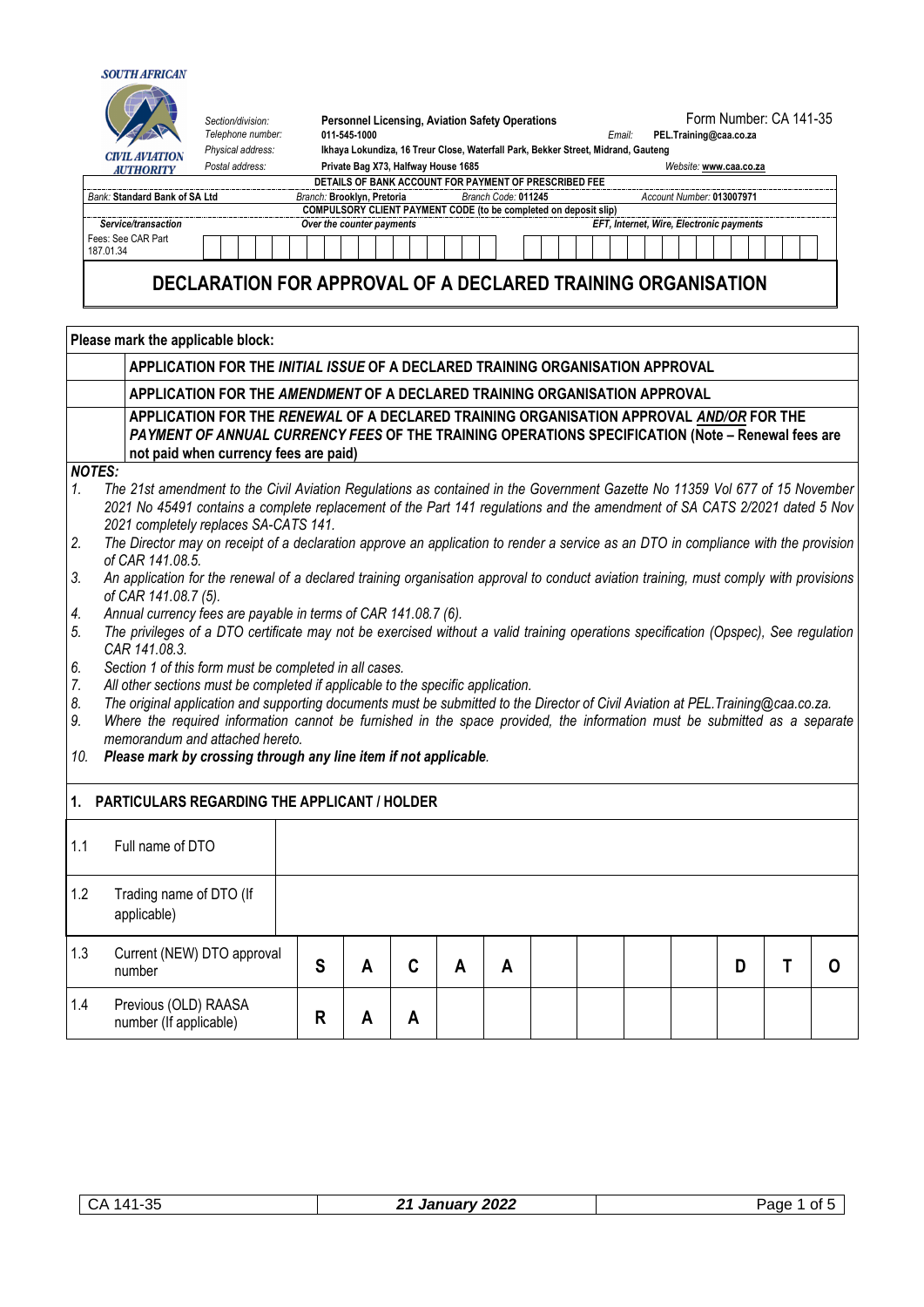| 1.5  | DTO principal place of business / residential address |             |  | 1.6           | Postal address |             |  |
|------|-------------------------------------------------------|-------------|--|---------------|----------------|-------------|--|
|      |                                                       |             |  |               |                |             |  |
|      |                                                       |             |  |               |                |             |  |
|      |                                                       |             |  |               |                |             |  |
|      |                                                       | Postal code |  |               |                | Postal code |  |
| 1.7  | Telephone number                                      |             |  | 1.8<br>number | Cellular phone |             |  |
| 1.11 | e-mail address                                        |             |  |               |                |             |  |

| 1.12       | Details of principal operating site, launch site, jump off point, nearest city, town, settlement or geographically known point and type<br>of training being provided at that location. Note: Attach written authorisation from the relevant airport authority or legal<br>landowner. See CAR 141.08.5 (3)<br>e.g. Witrivier Farm, Nelspruit area - Paragliding |  |  |  |  |  |  |  |  |  |  |  |  |
|------------|-----------------------------------------------------------------------------------------------------------------------------------------------------------------------------------------------------------------------------------------------------------------------------------------------------------------------------------------------------------------|--|--|--|--|--|--|--|--|--|--|--|--|
| 1.12(a)    |                                                                                                                                                                                                                                                                                                                                                                 |  |  |  |  |  |  |  |  |  |  |  |  |
| <b>DMS</b> | O                                                                                                                                                                                                                                                                                                                                                               |  |  |  |  |  |  |  |  |  |  |  |  |
| <b>GPS</b> |                                                                                                                                                                                                                                                                                                                                                                 |  |  |  |  |  |  |  |  |  |  |  |  |

| 1.13 | Legal status of applicant (natural person / partnership / close corporation / company / organisation / other specify)                                                                                                                         |                      |                                                                                                                                                                                                                                           |             |                                   |  |  |  |  |  |
|------|-----------------------------------------------------------------------------------------------------------------------------------------------------------------------------------------------------------------------------------------------|----------------------|-------------------------------------------------------------------------------------------------------------------------------------------------------------------------------------------------------------------------------------------|-------------|-----------------------------------|--|--|--|--|--|
|      |                                                                                                                                                                                                                                               |                      |                                                                                                                                                                                                                                           |             |                                   |  |  |  |  |  |
| 1.14 | Registration number in the case of a close corporation/company/trust                                                                                                                                                                          |                      |                                                                                                                                                                                                                                           |             |                                   |  |  |  |  |  |
| 1.15 |                                                                                                                                                                                                                                               |                      | Full particulars in respect of the representative of the DTO and head of training of the DTO.                                                                                                                                             |             |                                   |  |  |  |  |  |
|      | Name                                                                                                                                                                                                                                          | Position             | Identity number                                                                                                                                                                                                                           | Nationality | Country of permanent<br>residence |  |  |  |  |  |
|      |                                                                                                                                                                                                                                               | DTO Representative   |                                                                                                                                                                                                                                           |             |                                   |  |  |  |  |  |
|      |                                                                                                                                                                                                                                               | DTO Head of Training |                                                                                                                                                                                                                                           |             |                                   |  |  |  |  |  |
| 1.16 | The applicant hereby declares that copies of all training materials and examinations will be made available to any South African<br>Civil Aviation Authority inspector / auditor on request.                                                  |                      |                                                                                                                                                                                                                                           |             |                                   |  |  |  |  |  |
| 1.17 | The applicant declares hereby that the particulars provided in this application are true in every respect.                                                                                                                                    |                      |                                                                                                                                                                                                                                           |             |                                   |  |  |  |  |  |
| 1.18 | The applicant acknowledges that any DTO certificate issued shall be read in conjunction with a valid training Opspec and that the<br>privileges of that DTO Opspec shall only be exercised if regulation CAR 141.08.7 has been complied with. |                      |                                                                                                                                                                                                                                           |             |                                   |  |  |  |  |  |
| 1.19 |                                                                                                                                                                                                                                               |                      | The applicant acknowledges that all forms and supporting documents together with proof of payment shall be emailed in PDF                                                                                                                 |             |                                   |  |  |  |  |  |
|      | them in on this correspondence                                                                                                                                                                                                                |                      | format to PEL. Training@caa.co.za. Note! Please do not email any manager, inspector or administrator or copy                                                                                                                              |             |                                   |  |  |  |  |  |
| 1.20 | of CAR 187.01.34                                                                                                                                                                                                                              |                      | The applicant acknowledges that no documentation submitted will be considered without proof of payment of all fees due in terms                                                                                                           |             |                                   |  |  |  |  |  |
| 1.21 |                                                                                                                                                                                                                                               |                      | The applicant acknowledges email correspondence to PEL.Training@caa.co.za will comply with the PEL Training                                                                                                                               |             |                                   |  |  |  |  |  |
|      |                                                                                                                                                                                                                                               |                      | communication protocol by addressing the SUBJECT line of the email commencing with the Name of the DATO, followed<br>by the Trading Name of the DTO (If applicable) followed by the new DTO Approval Number followed by the service being |             |                                   |  |  |  |  |  |
|      |                                                                                                                                                                                                                                               |                      | requested. Adherence to this protocol makes it easy to identify and deal with correspondence in an efficient manner.                                                                                                                      |             |                                   |  |  |  |  |  |
|      |                                                                                                                                                                                                                                               |                      | Please see the example below: SUBJECT: - XYZ FLYING T/A PARAFUN - SACAA/1852/DTO- ANNUAL CURRENCY FEES                                                                                                                                    |             |                                   |  |  |  |  |  |
|      |                                                                                                                                                                                                                                               |                      |                                                                                                                                                                                                                                           |             |                                   |  |  |  |  |  |
|      |                                                                                                                                                                                                                                               |                      |                                                                                                                                                                                                                                           |             |                                   |  |  |  |  |  |
|      | <b>SIGNATURE OF APPLICANT</b>                                                                                                                                                                                                                 |                      | <b>NAME IN BLOCK LETTERS</b>                                                                                                                                                                                                              |             | <b>DATE</b>                       |  |  |  |  |  |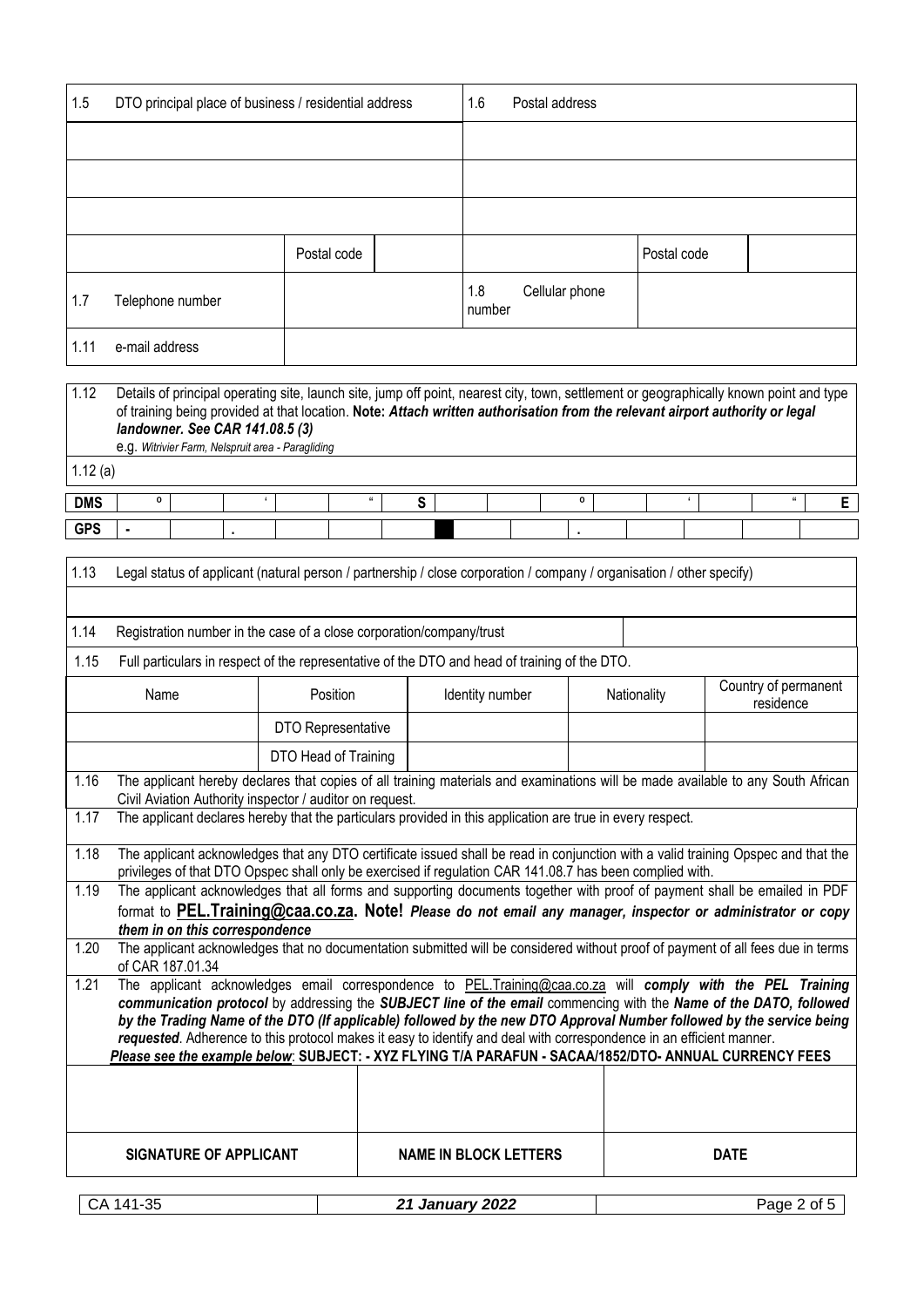| 2.                                                                                                                         | APPLICATION FOR ISSUE OF A DECLARED TRAINING ORGANISATION APPROVAL                                             |  |     |             |  |  |  |  |  |
|----------------------------------------------------------------------------------------------------------------------------|----------------------------------------------------------------------------------------------------------------|--|-----|-------------|--|--|--|--|--|
|                                                                                                                            | 2.1 Type of aviation training applied for:<br>(Mark the applicable block under 6. Accreditations applied for:) |  |     |             |  |  |  |  |  |
|                                                                                                                            | 2.2 Supporting documents: (Mark the applicable block under 5. Supporting documents)                            |  |     |             |  |  |  |  |  |
|                                                                                                                            |                                                                                                                |  |     |             |  |  |  |  |  |
| 3.                                                                                                                         | APPLICATION FOR AMENDMENT OF A DECLARED TRAINING ORGANISATION APPROVAL                                         |  |     |             |  |  |  |  |  |
| 3.1                                                                                                                        | Approval number                                                                                                |  | 3.2 | Expiry date |  |  |  |  |  |
| 3.3                                                                                                                        | Particulars of amendments applied for                                                                          |  |     |             |  |  |  |  |  |
| 3.4                                                                                                                        | Supporting documents: (Mark the applicable block under 5. Supporting documents)                                |  |     |             |  |  |  |  |  |
| 4.                                                                                                                         | APPLICATION FOR RENEWAL OF AN AVIATION TRAINING ORGANISATION APPROVAL                                          |  |     |             |  |  |  |  |  |
| 4.1                                                                                                                        | Approval number                                                                                                |  | 4.2 | Expiry date |  |  |  |  |  |
| Type of standard aviation training applied for:<br>4.3<br>(Mark the applicable block under 6. Accreditations applied for:) |                                                                                                                |  |     |             |  |  |  |  |  |
| 4.4                                                                                                                        | Supporting documents: (Mark the applicable block under 5. Supporting documents)                                |  |     |             |  |  |  |  |  |

| 5.  | <b>Supporting documents</b>                                                                                                                                           | Mark as<br>applicable |
|-----|-----------------------------------------------------------------------------------------------------------------------------------------------------------------------|-----------------------|
| 5.1 | Name of each aircraft model, name or variant within a class (as applicable) This excludes paragliders,<br>hang-gliders and parachutes                                 |                       |
| 5.2 | Proof of CAA approved training syllabus and curriculum                                                                                                                |                       |
| 5.3 | Proof of Payment (Please see the guidelines at the end of this application). NOTE! When making an EFT<br>payment ensure that you quote your SACAA DTO approval number |                       |
| 5.4 | Proof of ex-RASAA approved ATO training certificate and Ops Spec.                                                                                                     |                       |

| 6.<br><b>Accreditation Applied for:</b>                                                 | Mark as    | <b>Accreditation Applied for:</b>                                           | Mark as    |
|-----------------------------------------------------------------------------------------|------------|-----------------------------------------------------------------------------|------------|
|                                                                                         | applicable |                                                                             | applicable |
| NPL - Class Rating (Paragliders, powered paragliders<br>and powered paratrikes - Basic) |            | Validation of NPL Foreign Licence                                           |            |
| NPL - Class Rating (Paragliders, powered paragliders<br>and powered paratrikes - Sport) |            | Validation of GPL Foreign Licence                                           |            |
| NPL - Paragliders, including powered paragliders and<br>powered paratrikes              |            | NPL-Type Rating (Hang-gliders and paraglider -<br>Type 1)                   |            |
| NPL - Class Rating (Gyrogliders)                                                        |            | NPL-Type Rating (Hang-gliders and paraglider -<br>Type $2)$                 |            |
| NPL - Class Rating (Hang Gliders - Class A)                                             |            | NPL-Type Rating (Hang-gliders and paraglider -<br>Type $3)$                 |            |
| NPL - Class Rating (Hang Gliders - Class B)                                             |            | NPL-Type Rating (Hang-gliders and paraglider -<br>Type 4)                   |            |
| NPL - Class Rating (Hang Gliders - Class C)                                             |            | NPL-Type Rating (Hang-gliders and paraglider -<br>Type $5)$                 |            |
| NPL - Class Rating (Hang Gliders - Novice)                                              |            | NPL-Type Rating (Hang-gliders and paraglider -<br>Type $6)$                 |            |
| NPL - Class Rating (Touring motor gliders)                                              |            | NPL-Type Rating (Hang-gliders and paraglider -<br>Type 7)                   |            |
| NPL - Touring motor gliders                                                             |            | NPL-Type Rating (By name for each touring motor<br>glider)                  |            |
| NPL - Gyroplanes and gyrogliders with a maximum all-<br>up mass of 2 000 kg or less     |            | NPL - National FI Rating - Hang-gliders and<br>paragliders - Grade A        |            |
| NPL - Hang-gliders, including powered hang-gliders                                      |            | <b>NPL</b> - National FI Rating - Hang-gliders and<br>paragliders - Grade B |            |
| JS1 Revelation Glider Series (Cat A)                                                    |            | NPL - National FI Rating - Hang-gliders and<br>paragliders - Grade C        |            |
| NPL - Class Rating (Gyrogliders)                                                        |            | NPL - National FI Rating - Touring Motor Gliders -<br>Grade A               |            |
| <b>Examination Centre</b>                                                               |            | NPL - National FI Rating - Touring Motor Gliders -<br>Grade B               |            |
|                                                                                         |            | <b>NPL</b> - National FI Rating - Touring Motor Gliders -<br>Grade C        |            |

CA 141-35 *21 January 2022* Page 3 of 5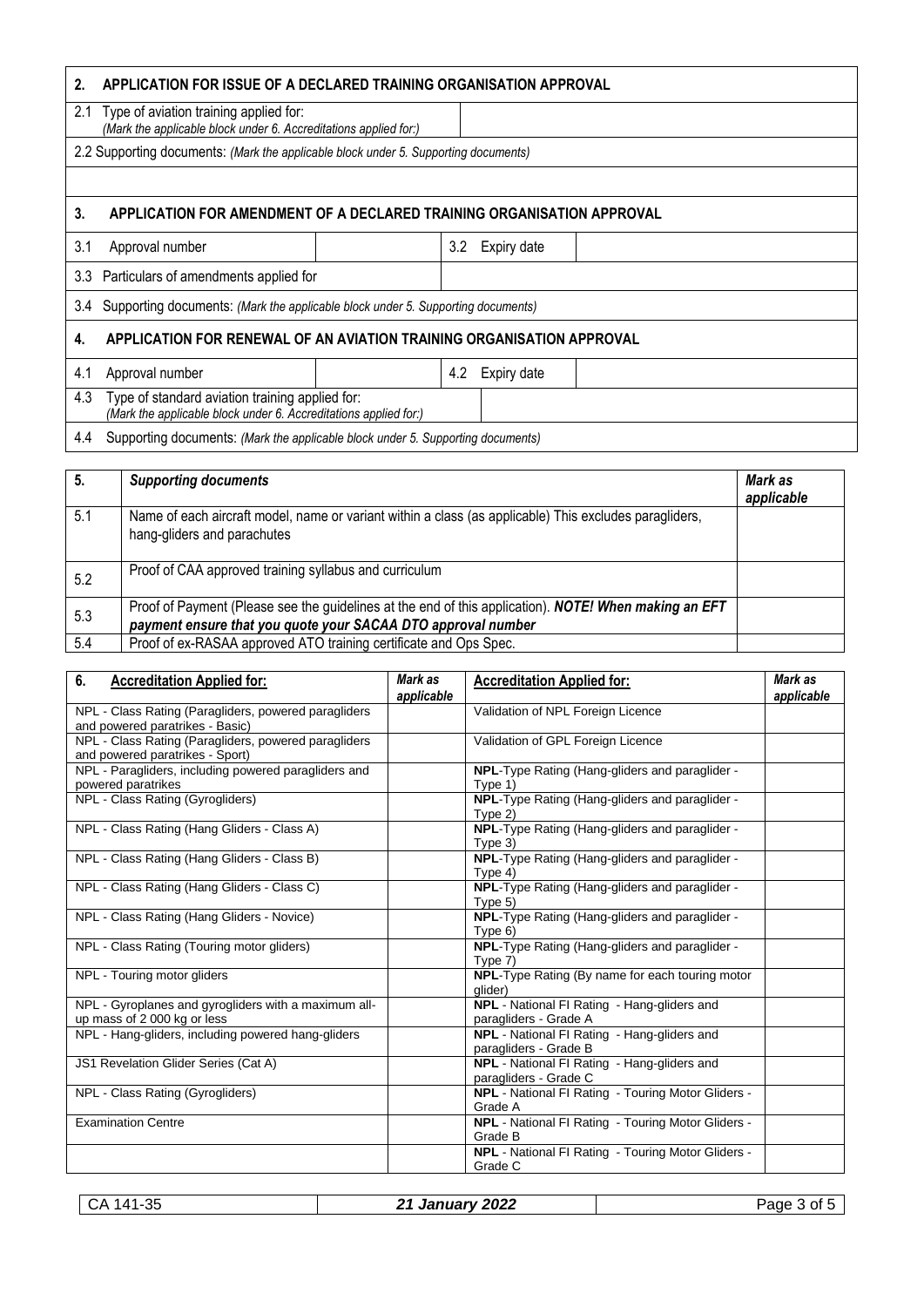## **A. AIRCRAFT ON DTO**

| Serial No.       | Class | Type | Aircraft<br>Designator | Weight | Training<br>Classification<br>(Part 62,<br>68,69,105) |
|------------------|-------|------|------------------------|--------|-------------------------------------------------------|
| $\overline{1}$   |       |      |                        |        |                                                       |
| $\overline{2}$   |       |      |                        |        |                                                       |
| $\mathbf{3}$     |       |      |                        |        |                                                       |
| $\overline{4}$   |       |      |                        |        |                                                       |
| $5\phantom{.0}$  |       |      |                        |        |                                                       |
| $\boldsymbol{6}$ |       |      |                        |        |                                                       |
| $\overline{7}$   |       |      |                        |        |                                                       |
| $\bf 8$          |       |      |                        |        |                                                       |
| $9\,$            |       |      |                        |        |                                                       |
| $10\,$           |       |      |                        |        |                                                       |
| 11               |       |      |                        |        |                                                       |
| 12               |       |      |                        |        |                                                       |
| $13$             |       |      |                        |        |                                                       |
| 14               |       |      |                        |        |                                                       |
| $15\,$           |       |      |                        |        |                                                       |
| $16\,$           |       |      |                        |        |                                                       |
| $17$             |       |      |                        |        |                                                       |
| $18$             |       |      |                        |        |                                                       |
| $19$             |       |      |                        |        |                                                       |
| $20\,$           |       |      |                        |        |                                                       |
| $21$             |       |      |                        |        |                                                       |
| $22\,$           |       |      |                        |        |                                                       |

| -25<br>-CA<br>$141-$<br>ں ر | 2022<br>ワイ<br>_ , Januarv 20 | Paɑe<br>0t<br>$\Delta$ |
|-----------------------------|------------------------------|------------------------|
|                             |                              |                        |